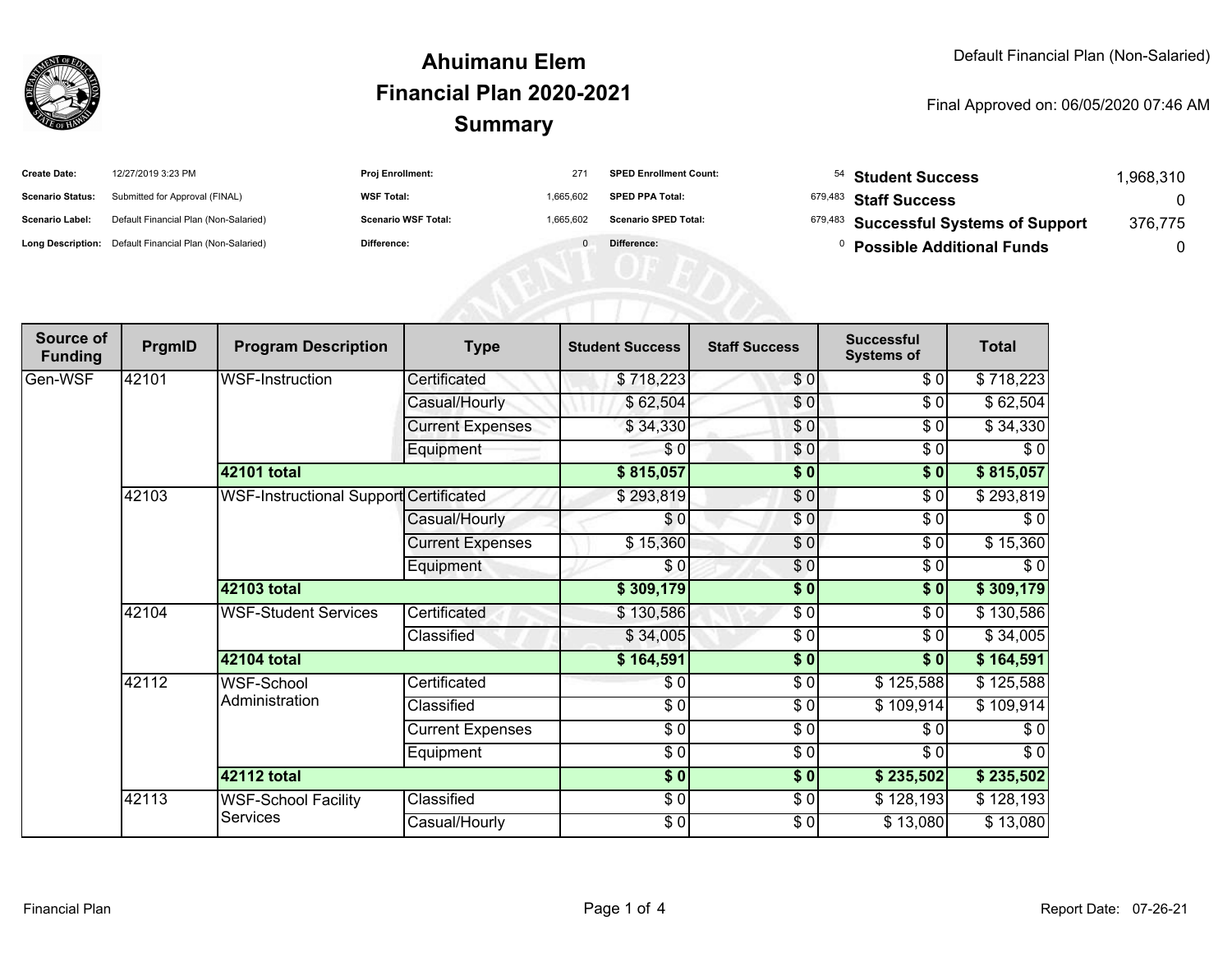

### **SummaryAhuimanu ElemFinancial Plan 2020-2021**

Final Approved on: 06/05/2020 07:46 AM

| Source of<br><b>Funding</b> | PrgmID             | <b>Program Description</b>                    | <b>Type</b>             | <b>Student Success</b>    | <b>Staff Success</b>   | <b>Successful</b><br><b>Systems of</b> | <b>Total</b>     |
|-----------------------------|--------------------|-----------------------------------------------|-------------------------|---------------------------|------------------------|----------------------------------------|------------------|
| Gen-WSF                     | 42113              | <b>WSF-School Facility</b><br><b>Services</b> | <b>Current Expenses</b> | \$0                       | \$0                    | \$0                                    | $\overline{\$0}$ |
|                             | <b>42113 total</b> |                                               |                         | $\overline{\bullet}$ 0    | \$0                    | \$141,273                              | \$141,273        |
|                             | Gen-WSF            |                                               |                         | \$1,288,827               | $\overline{\bullet}$ 0 | \$376,775                              | \$1,665,602      |
| Gen-SPED                    | 17101              | SPED Ppa - Instruction                        | Certificated            | \$457,051                 | $\sqrt{6}$             | \$0                                    | \$457,051        |
|                             |                    |                                               | <b>Classified</b>       | \$137,736                 | $\overline{\$0}$       | $\overline{\$0}$                       | \$137,736        |
|                             |                    |                                               | <b>Current Expenses</b> | \$84,696                  | \$0                    | \$0                                    | \$84,696         |
|                             |                    | <b>17101 total</b>                            |                         | \$679,483                 | $\overline{\$0}$       | \$0                                    | \$679,483        |
|                             | 17131              | Special Education in<br>Regular Schools       | Certificated            | \$0                       | \$0                    | $\overline{\$0}$                       | \$0              |
|                             |                    |                                               | Classified              | $\overline{\$0}$          | $\sqrt{6}$             | $\overline{\$0}$                       | $\overline{\$0}$ |
|                             |                    | <b>17131 total</b>                            |                         | $\overline{\bullet}$      | $\overline{\$0}$       | $\overline{\textbf{S}^0}$              | $\overline{\$0}$ |
|                             | Gen-SPED           |                                               |                         | \$679,483                 | $\overline{\$0}$       | $\overline{\$0}$                       | \$679,483        |
| Gen-Categ                   | 16807              | <b>Hawaiian Studies</b>                       | Casual/Hourly           | \$0                       | \$0                    | $\overline{\$0}$                       | $\overline{\$0}$ |
|                             |                    |                                               | <b>Current Expenses</b> | \$0                       | $\overline{\$0}$       | $\overline{\$0}$                       | $\overline{\$0}$ |
|                             |                    | <b>16807 total</b>                            |                         | \$0                       | $\overline{\$0}$       | s <sub>0</sub>                         | $\sqrt{6}$       |
|                             | <b>Gen-Categ</b>   |                                               |                         | $\overline{\bullet}$ 0    | $\overline{\$0}$       | $\overline{\$0}$                       | $\sqrt{6}$       |
| Federal                     | 20657              | <b>Essa Title Ila Targeted</b><br>Prof Dev    | Casual/Hourly           | $\overline{\$0}$          | $\overline{\$0}$       | $\overline{\$0}$                       | $\sqrt{6}$       |
|                             |                    |                                               | <b>Current Expenses</b> | $\frac{6}{3}$             | $\overline{\$0}$       | $\overline{\$0}$                       | $\sqrt{6}$       |
|                             |                    | <b>20657 total</b>                            |                         | $\overline{\phantom{a}}$  | $\overline{\$0}$       | $\overline{\$0}$                       | $\sqrt{6}$       |
|                             | 20697              | Essa Title IIa Prof Dev                       | Casual/Hourly           | $\frac{6}{6}$             | $\overline{\$0}$       | $\overline{\$0}$                       | $\overline{30}$  |
|                             | <b>20697 total</b> |                                               | \$0                     | $\overline{\$0}$          | $\overline{\$0}$       | $\sqrt{6}$                             |                  |
|                             | Federal            |                                               |                         | $\overline{\phantom{0}5}$ | $\overline{\bullet}$ 0 | $\overline{\$0}$                       | $\sqrt{6}$       |
| Gen-Cent                    | 35163              | <b>Food Services-General</b><br>Fund          | Casual/Hourly           | $\overline{\$0}$          | $\overline{\$0}$       | $\overline{\$0}$                       | $\overline{\$0}$ |
|                             |                    | 35163 total                                   |                         | $\frac{1}{6}$             | $\overline{\$0}$       | $\overline{\$0}$                       | \$0              |
|                             | <b>Gen-Cent</b>    |                                               |                         | \$0                       | $\overline{\bullet}$   | $\overline{\$0}$                       | $\overline{\$}0$ |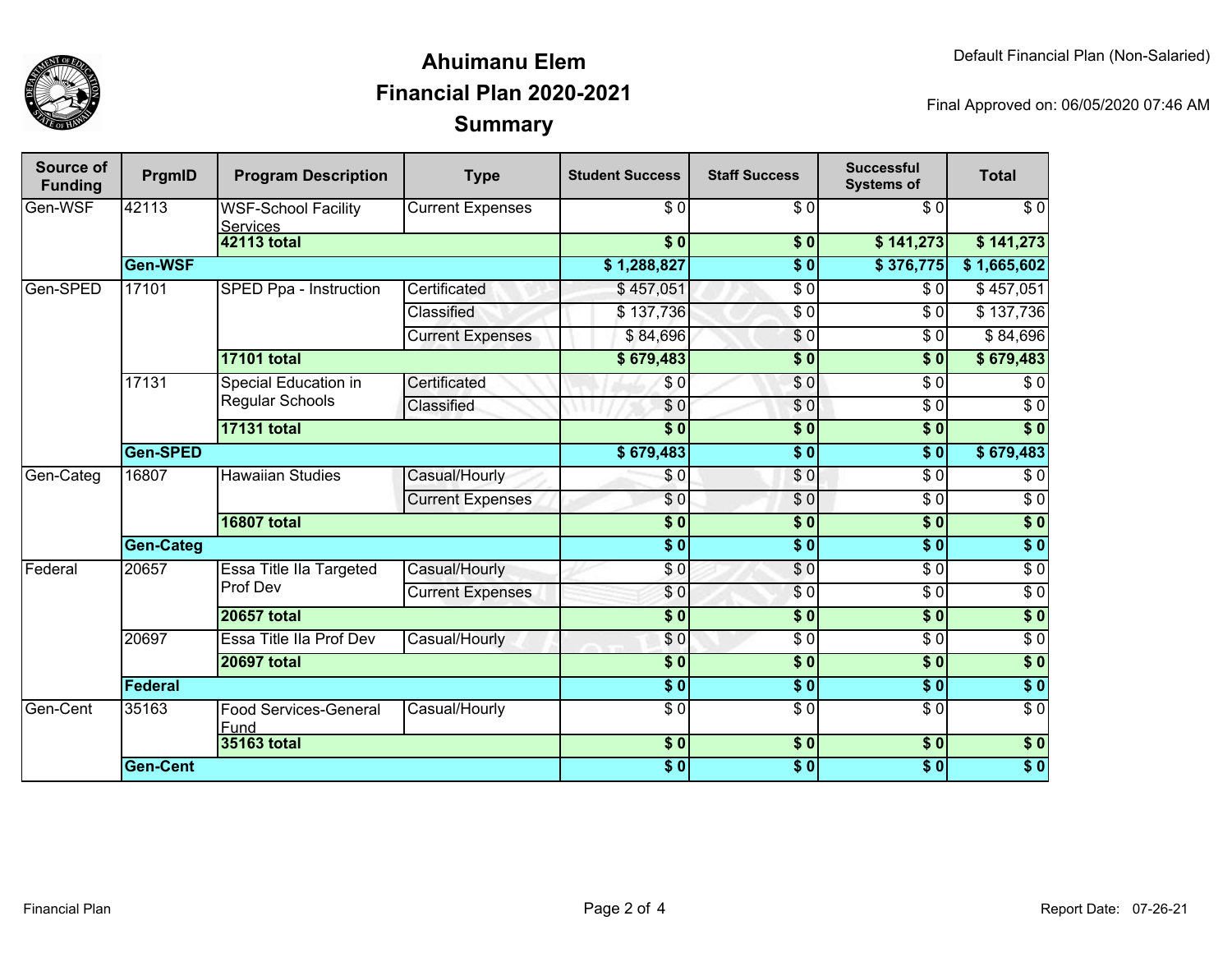

## **SummaryAhuimanu ElemFinancial Plan 2020-2021**

Final Approved on: 06/05/2020 07:46 AM

| Source of<br><b>Funding</b> | PrgmID  | <b>Program Description</b>                              | <b>Type</b>             | <b>Student Success</b> | <b>Staff Success</b> | <b>Successful</b><br><b>Systems of</b> | <b>Total</b> |
|-----------------------------|---------|---------------------------------------------------------|-------------------------|------------------------|----------------------|----------------------------------------|--------------|
| Special                     | 15109   | Reimb for Lost Curricular Current Expenses<br>Materials |                         | \$0                    | \$0                  | \$0                                    | \$0          |
|                             |         | 15109 total                                             |                         | \$0                    | \$0                  | \$01                                   | \$0          |
|                             | 37307   | Use of School Facilities -<br>School                    | <b>Current Expenses</b> | \$0                    | \$0                  | \$01                                   | \$0          |
|                             |         | 37307 total                                             |                         | \$0                    | \$0                  | \$0 <sub>1</sub>                       | \$0          |
|                             | Special |                                                         |                         | \$0                    | <b>SO</b>            | \$ OI                                  | \$0          |
| <b>Grand Total</b>          |         |                                                         |                         | \$1,968,310            | \$0                  | \$376,775                              | \$2,345,085  |